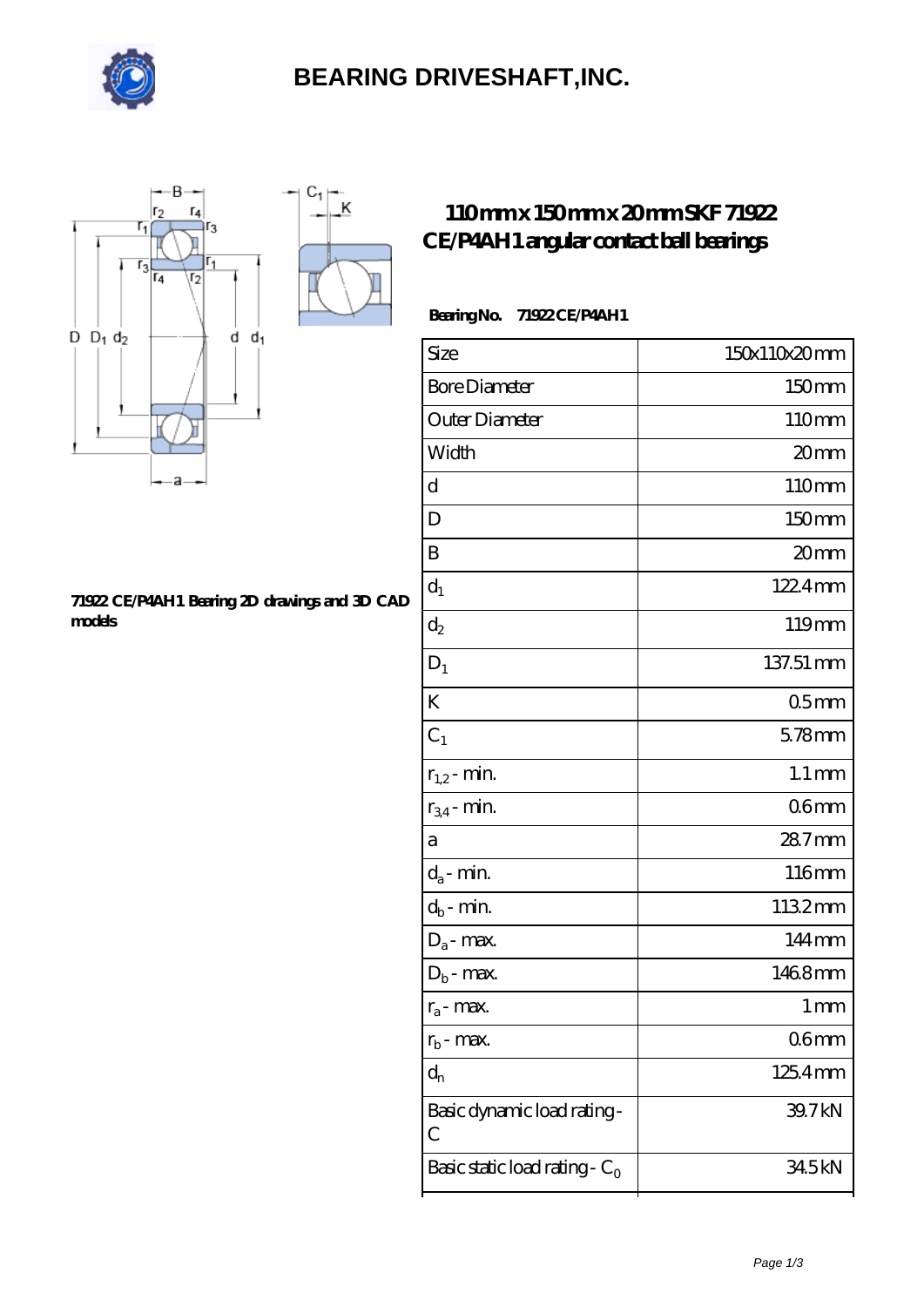

# **[BEARING DRIVESHAFT,INC.](https://m.visionsofzosimos.net)**

| Fatigue load limit - P <sub>u</sub>      | 1.2kN               |
|------------------------------------------|---------------------|
| Limiting speed for grease<br>lubrication | 12000r/min          |
| Limiting speed for oil<br>lubrication    | $18000$ mm/min      |
| Ball - $D_w$                             | 127mm               |
| $Ball - z$                               | 26                  |
| $G_{ref}$                                | $11 \text{ cm}$ 3   |
| Calculation factor - f <sub>o</sub>      | 86                  |
| Preload class $A - G_A$                  | 220N                |
| Preload class $B - G_B$                  | 650N                |
| Preload class $C - G_C$                  | 1300N               |
| Calculation factor - f                   | 1.2                 |
| Calculation factor - f                   | 1                   |
| Calculation factor - $f_{2A}$            | 1                   |
| Calculation factor - $f_{2B}$            | 1.04                |
| Calculation factor - $f_{\chi}$          | 1.08                |
| Calculation factor - $f_{HC}$            | 1                   |
| Preload class A                          | 80N/micron          |
| Preload class B                          | 126N/micron         |
| Preload class C                          | 174N/micron         |
| $d_1$                                    | 122.4mm             |
| $\mathrm{d}_2$                           | 119mm               |
| $D_1$                                    | 137.51 mm           |
| $C_1$                                    | $578$ mm            |
| $r_{1,2}$ min.                           | $1.1 \,\mathrm{mm}$ |
| $r_{34}$ min.                            | 06 <sub>mm</sub>    |
| $d_a$ min.                               | 116mm               |
| $d_b$ min.                               | 1132mm              |
| $D_a$ max.                               | 144mm               |
| $D_{\rm b}$ max.                         | 1468mm              |